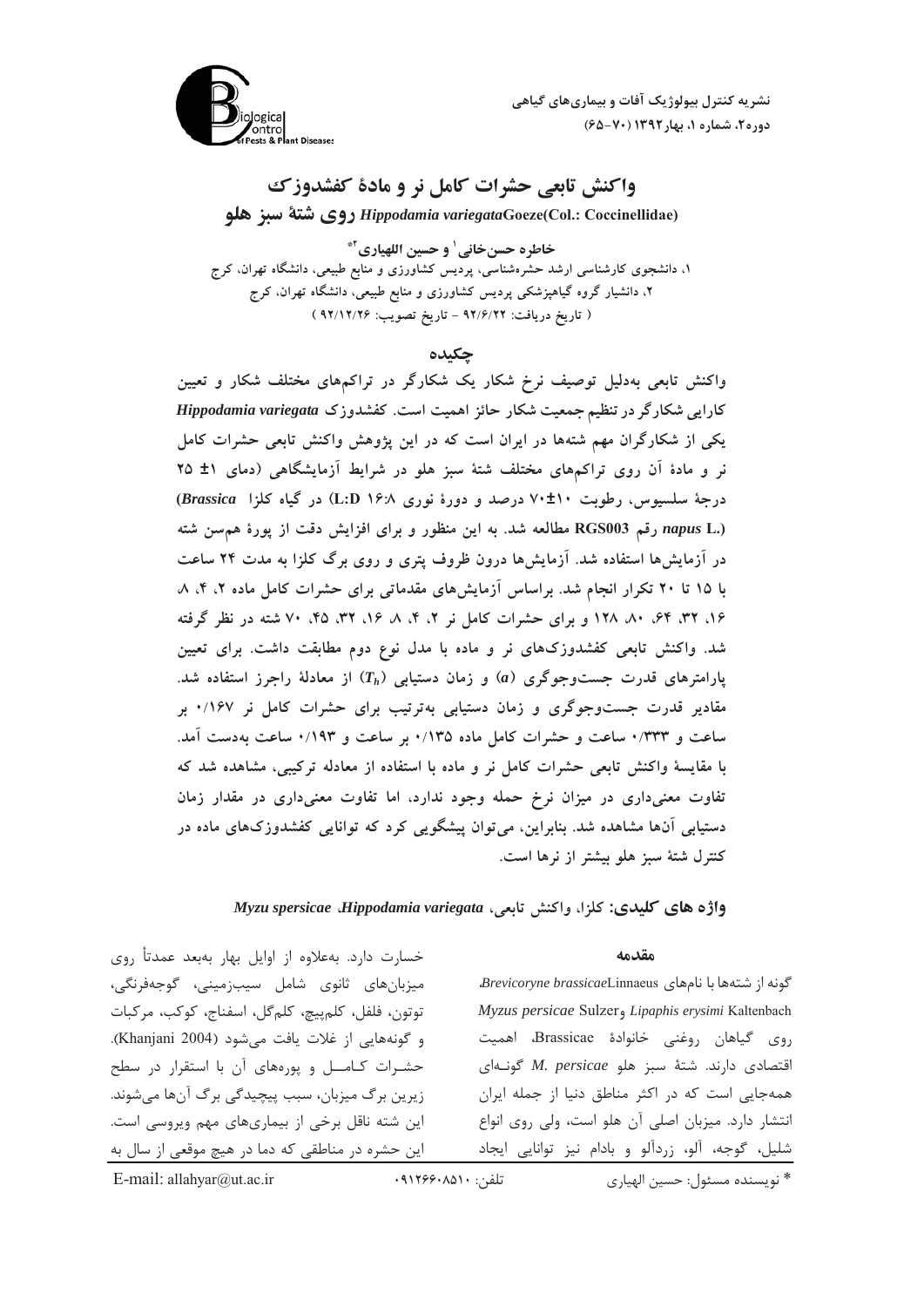صفر درجه نمی رسد و اغلب بیشتر از ۴ درجهٔ سلسیوس است، در تمـام طـول سـال فعـال باقــى مىمانـد. کفشدوزکها یکی از عوامل مفید در اکوسیستمهای زراعی هستند که نقش بسیار مهمی در ایجاد حالت تعادل و کنترل طبیعی شتهها، پسیلها، مگسهای سفید، زنجر کها، کنهها، تخم پروانهها و لارو حشرات به عهده دارند (Esmaili1996).

Hippodamia variegata Goeze 25 Coleoptera: Coccinellidae) گونهای با پراکنش بسیار زیاد در مناطق پالئارکتیک بوده و از آنجـا بـه منـاطق نئار کتیک نیز گسترش یافته است ( Obrycki and Orr 1990). این کفشدوزک از کشورهای اروپای شرقی، کشورهای نـواحی مدیترانـه و آفریقـای شـمالی گـزارش شده است (Vodjdani 1965).

فعالیت این گونه در اکثر نقاط ایران روی شتههای مختلف گزارش شده است و احتمال می رود در تمام نقاط كشور فعاليت داشته باشد (Radjabi 1989). اين کفشدوزک بهعنوان گونهٔ غالب کفشدوزک در مزارع يونجه كرج نيز معرفي شده است (Sadeghi 1991).

در بررسی رابطهٔ شکار ـ شکارگر یکی از پدیدههایی که به گستردگی مورد توجه حشرهشناسان قرار گرفته است، واکنش تابعی شکارگر به تراکمهای مختلف شکار است. پیشتر تلاش میشد با تعیین نوع واکنش تابعی در مورد کارایی شکارگر یا پارازیتویید پیشگوییهایی انجام شود که امروزه مشخص شده است رابطهٔ چندان دقیق و مطمئنی بین نوع واکنش تابعی و کارایی یک شکارگر وجود ندارد (Fernández-Arhex and Corley 2003)؛ اما از آنجایی که واکنش تابعی ارتباط بین تراکم شکار و نرخ مصرف شکارگر را نشان میدهد ( Abrams and Jeschke et al. 2002, Ginzburg 2000)، بررسی آن بهعنوان توصیفکنندهٔ نرخ مصرف شکار با شکارگر در تراكمهاى مختلف طعمه حائز اهميت است ( Murdoch and Oaten 1975). فرهادی و همکاران واکنش تابعی  $\lambda$ كفشــدوزك H. variegata را روى شتــهٔ سيـاه باقــلا Aphis fabae بررسی کردند و نشان دادند که توان شکارگری مادههای این کفشدوزک در مقایسه با افراد نر بسيار بيشتر است (Farhadi *et al*. 2010)، آنها در تحقیق دیگری اثبات کردند که پیشگویی انجامشده

براساس پارامترهای واکنش تابعی در مورد کارایی مقایسهای مراحل مختلف نموی درست بوده است .(Farhadi et al. 2011)

۳ نوع منحنی برای توصیف واکنش دشمنان طبیعی به تغییر تراکم میزبان/ شکار ارائه شده است ( Holling 1959). برای تجزیهٔ دادههای واکنش تابعی روشهای مختلفی پیشنهاد شده است، ولی روش ۲ مرحلهای پيشنهادي جوليانو (Juliano 2001)، تقريباً مورد پذيرش عمومی حشرهشناسان است. در سالهای ۲۰۱۱ و ۲۰۱۲ Okuyama , Okuyama and Ruyle 2011) اوكوياما b, 2012a ) پیشنهاد کرده است که به جای روش ٢ مرحلهای جولیانو از روش عمومی انتخاب مدلها مانند استفاده از معيار آكايك Akaike Criterion، استفاده شود. در این پژوهش برای تعیین واکنش جنسهای نر و ماده کفشدوزک H. variegata در برابر تغییر تراکم شکار، واکنش تابعی آنها روی شتهٔ سبز هلو در شرایط آزمایشگاهی بررسی شد.

# مواد و روشها

# يرورش حشرات

برای ایجاد جمعیت اولیهٔ شته، برگهای آلوده به شتهٔ سبز هلو به آزمایشگاه منتقل شد. گلدانهای کلزا به اتاقک رشد با دمای ۲۴±۲۴درجهٔ سلسیوس، رطوبت نسبی ۷۰ درصد و دورهٔ نوری ۱۶ ساعت روشنایی و ۸ ساعت تاریکی انتقال یافتند و به شتهٔ سبز هلو آلوده شدند تا جمعیت آزمایشگاهی شته بهدست آید. به دلیل نیاز به جمعیت بالای شتهٔ سبز هلو، تودهٔ دیگری از شته روی دیسکهای برگی پرورش داده شد. گیاه کلزا (Brassica napus L.) رقم RGS003 برای پرورش شته و تهیه دیسکهای برگی برای انجام آزمایشها در گلخانه و فضای باز کشت شد. حشرات کامل کفشدوزک H. variegata با تورزنی از مزرعه یونجه پردیس کشاورزی و منابع طبیعی دانشگاه تهران واقع در کرج جمعآوری و به آزمایشگاه آورده شدند. حشرات کامل در دستههای ۵۰ عددی به ظروف پلاستیکی به ابعاد 1۵×۲۰ و عمق ۱۲ سانتی متر منتقل شدند. سپس، تعدادی شتهٔ سبز هلو برای تغذیه کفشدوزکها و مقداری کاغذ چینخورده بهعنوان بستر تخمریزی به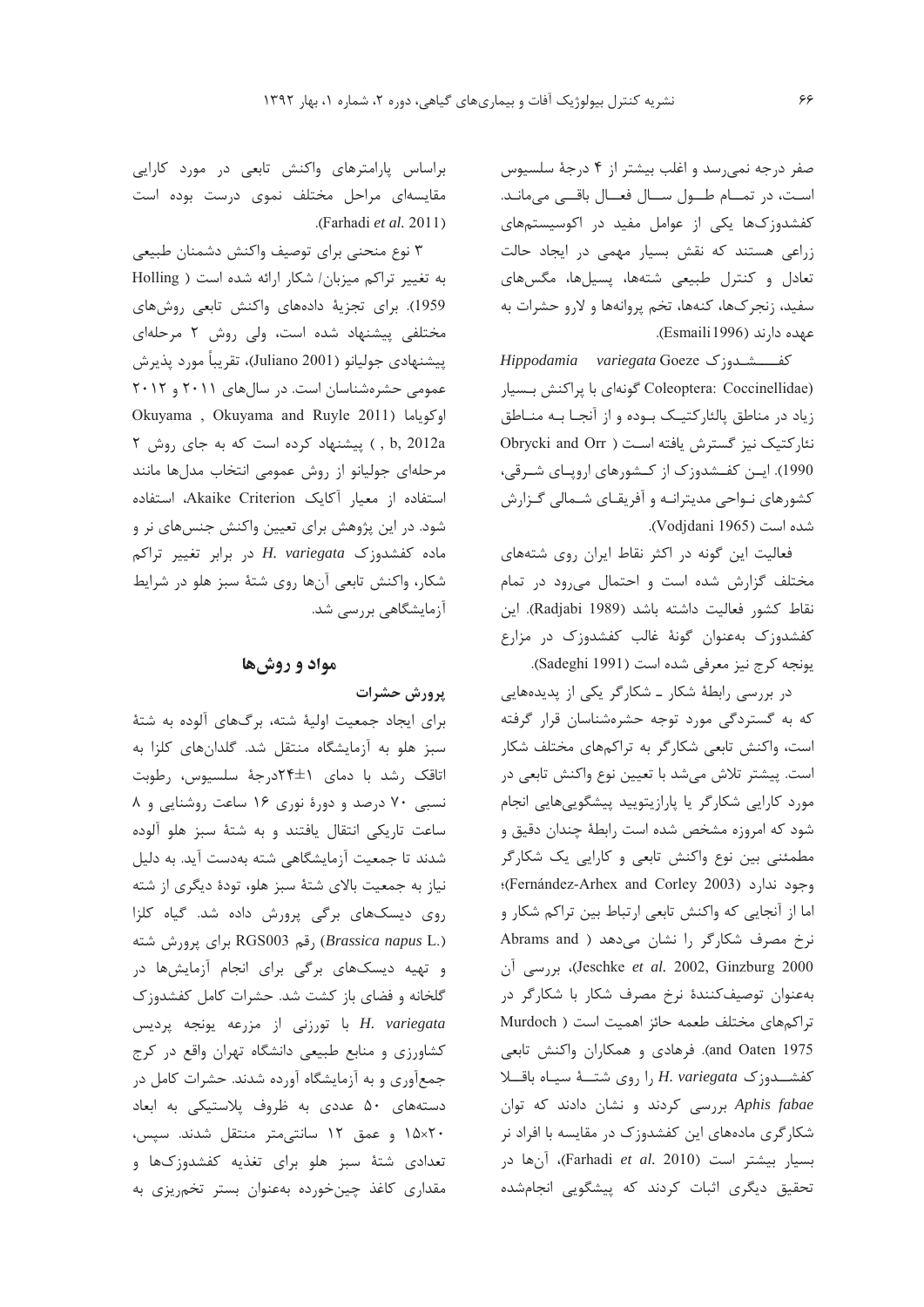ظروف اضافه شد. ظروف به انکوباتور منتقل و در دمای ۲۵±۱ درجهٔ سلسیوس، رطوبت نسبی ۷۰ درصد و دورهٔ نوری ۱۶ ساعت روشنایی و ۸ ساعت تاریکی نگهداری شدند.

# آزمايش واكنش تابعى

واحدهای آزمایش ظروف پتری به قطر ۹ و عمق ۱/۵ سانتی متر بودند. قطعهای از برگ کلزا به اندازهٔ کف پتری بریده و با ژل آگار به غلظت ۱ درصد در کف ظروف يترى ثابت شد. براي انجام آزمايش واكنش تابعي احتياج به همسن کردن شتهها است. از آنجا که شتههای ماده، در طول مدت آزمایش پورهزایی کرده و ثبت دادهها را با مشکل روبهرو می کردند، از پورههای سن چهار همسن برای آزمایش استفاده شد. کفشدوزکهای نر و مادهٔ ۵ تا ۷ روزه برای آزمایش های واکنش تابعی استفاده شدند. از آنجایی که سن حشرات و وضعیت تغذیه آنها، یکسان بود، پیش از انجام آزمایش، به آنها گرسنگی داده نشد.

براساس آزمایشهای مقدماتی تراکمهای شته برای حشرات کامل ماده ۲، ۴، ۸، ۱۶، ۳۲، ۶۴، ۸۰، و ۱۲۸ و برای حشرات کامل نر ۲، ۴، ۸، ۱۶، ۳۲، ۴۵، و ۷۰ در نظر گرفته شد. پس از گذاشتن تراکمهای مشخص از شتهٔ همسن درون واحدهای آزمایش و مستقرشدن آنها درون ظروف پتری، کفشدوزکها به صورت انفرادی وارد ظروف آزمایش شدند و ظروف پتری داخل انکوباتور با دمای ۲۵±۱ درجهٔ سلسیوس، رطوبت ۷۰±۷۰ درصد و دورهٔ نوری ۱۶ ساعت روشنایی و ۸ ساعت تاریکی منتقل و برای مدت ۲۴ ساعت نگهداری شدند. بعد از گذشت ۲۴ ساعت، تعداد شتههای خوردهشده شمارش و ثبت شد. تراکمهای ۲ تا ۱۶ در ۲۰ تکرار و تراکمهای بیشتر در ۱۵ تکرار انجام شد.

### تجزية دادهها

برای تعیین نوع واکنش تابعی شکارگر از رگرسیون لجستیک نسبت شکار خوردهشده به تعداد اولیه  $(N_0)$  در مقابل تعداد اولیهٔ شکار عرضهشده  $(N_a/N_0)$ استفاده شد. برای این منظور تابع زیر به دادهها برازش داده شد:

 $N_a/N_0 = \frac{\exp \left(P_0 + P_1 N_0 + P_2 N_0^2 + P_3 N_0^3\right)}{1 + \exp \left(P_0 + P_1 N_0 + P_2 N_0^2 + P_3 N_0^3\right)}$ 

تعیین پارامترهای  $P_1$   $P_2$   $P_1$  و  $P_2$  با استفاده از  $P_1$  نرمافزار SAS و رویه CATMOD انجام شد. علامت در تعیین شکل منحنی استفاده شد. در صورتی که،  $P_2$ علامت  $P_1$  مثبت و علامت  $P_2$  منفى باشد واكنش تابعى نوع سوم است در حالي كه، اگر علامت هر دو منفي باشد، واكنش تابعي از نوع دوم خواهد بود. بعد از تعيين نوع واکنش تابعی، باید پارامترهای  $T_h$ و  $a$  (برای واکنش تابعی نوع دوم) یا  $c$  و  $d$  (برای نوع سوم) تخمین زده شود. با توجه به جایگزیننشدن شتههای خوردهشده و تجزيهٔ رگرسيون لجستيک، مدل نوع دوم راجرز (Rogers 1972) به دادهها برازش داده شد:

 $N_a = N_0 \{1 - \exp[-(T - T_h]N_0)\}\}$ 

که  $N_a$  تعداد شکار مورد حمله قرارگرفته،  $a$  قدرت جستوجوگری،  $N_0$  تراکم شکار در شروع آزمایش،  $T$  کل  $T_h$  زمانی که شکار و شکارگر در برابر هم قرار دارند، و زمان دستیابی است. برای مقایسهٔ پارامترهای واکنش تابعی کفشدوزکهای کامل ماده و نر از معادلهٔ زیر استفاده شد:

 $N_a = N_0 \{1 - \exp[-(a + D_a(J))(T - (T_h + D_{T_h}(J))N_a)]\}$ 

با تخمین پارامترهای  $D_a$  و  $D_{Th}$  میتوان تفاوت معنیدار در مقدار a و  $T_h$  را مشخص کرد. به عبارتی هنگام مقایسهٔ  $T_h$  دو جمعیت، زمان دستیابی جمعیت اول  $T_h$  و زمان دستیابی جمعیت دوم  $T_{h}$ + $D_{Th}$  در نظر گرفته میشود. برای فهمیدن اینکه تفاوت بین زمانهای دستیابی این دو جمعیت معنیدار است یا خیر، باید ثابت شود که  $D_{Th}$  مقدار معنیداری بوده است و با صفر تفاوت معنی داری دارد. اگر  $D_{Th}$  با صفر تفاوت معنی دار  $T_h$ نداشته باشد نتیجه این خواهد بود که  $T_h$  و تفاوت معنی داری با یکدیگر ندارند و در نتیجه زمان دستیابی بین دو جمعیت تفاوت معنیداری با هم نخواهند داشت. تفاوت معنىدار  $D_{Th}$  با صفر نشاندهندهٔ معنیداربودن تفاوت زمان دستیابی بین دو جمعیت است. قدرت جستوجوگری بین دو جمعیت نیز با استفاده از پارامتر  $D_a$  و مشابه زمان دستیابی مقایسه شد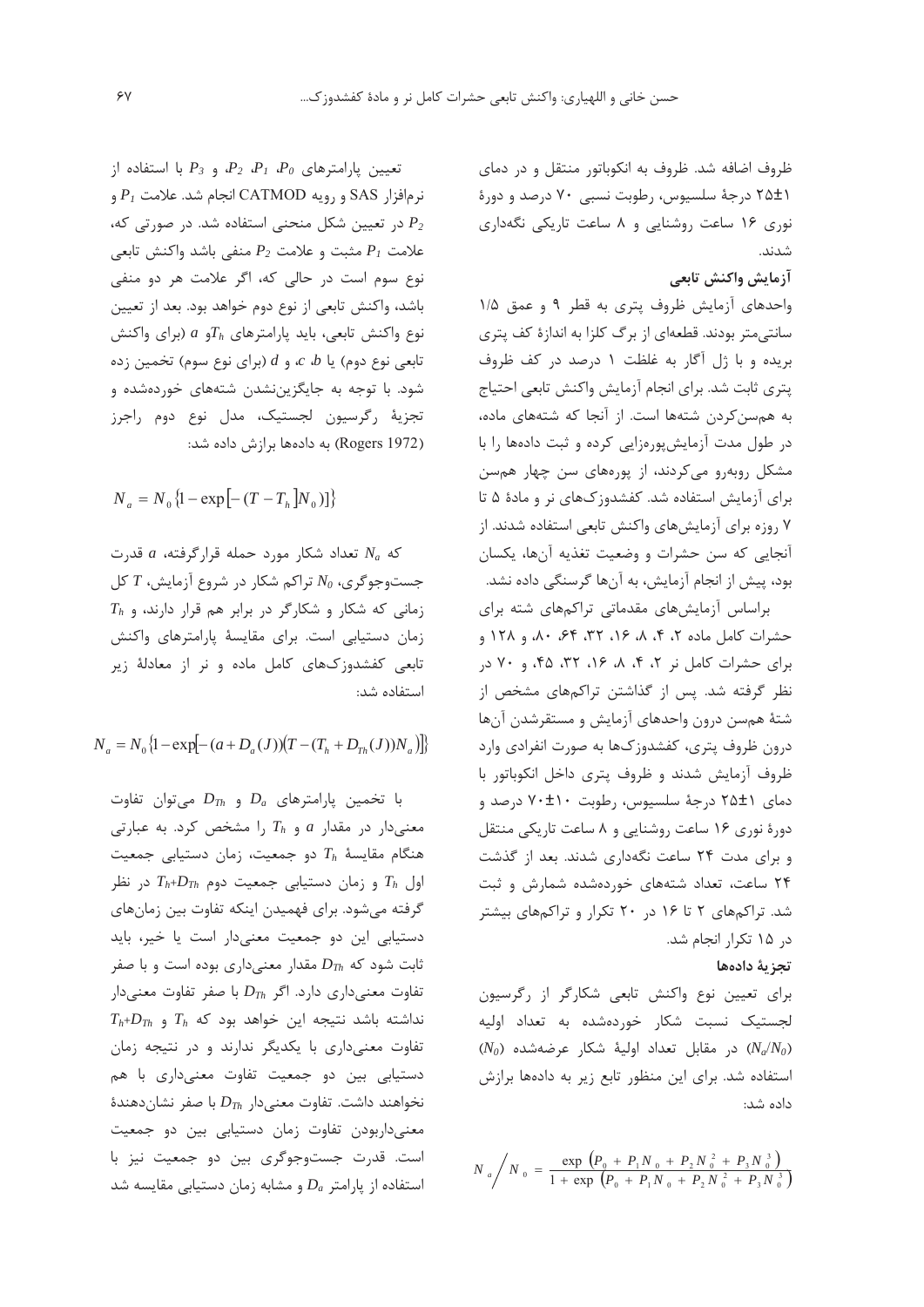Farhadi et al., Allahyari et al. 2004, Juliano 2001) 2010). به منظور بررسی نتایسج حاصل از روش جولیانـو (Juliano 2001) براي تعيين نوع واكنش تابعي و مقايسه آن با روش توصیهشدهٔ اوکویاما (Okuyama 2012a, b)، مقدار a در معادلة واكنش تابعى نوع دوم راجرز برابر در نظر گرفته شد تا معادلهٔ واکنش  $d + b N_{0}\Big/_{\textstyle\!1+C}$ تابعی نوع سوم بهدست آید. سیس، دادههای حاصل از آزمایش به معادلهٔ برازش داده شد و براساس توصیهٔ اوكوياما از معيارهاى انتخاب مدل استفاده شد. بدين منظور از معیار اصلاح شدهٔ آکایک ( Corrected Akaike Criterion) استفاده شد:

$$
AICC = 1 + \ln\left(\frac{SSE}{n}\right) + \frac{2(p+1)}{n-p-2}
$$

SSE مجموع مربعات خطا، n تعداد نقاط دادهای و p تعداد پارامترهای معادله استفاده شده است. بر این اساس هر مدلی که مقدار آکایک کوچکتری ارائه کند، مے تواند بهعنوان مدل بهتر انتخاب شود.

### نتايج و بحث

نتایج نشان داد که میزان شتهخواری این کفشدوزک، با بالارفتن تراكم شته افزايش مي يابد (شكل ١). با توجه به نتایج برازش معادله چند جملهای به دادهها، مشاهده شد H.  $\leq$ که واکنش تابعی حشرات کامل نر و مادهٔ کفشدوزک variegata نسبت به تراكمهاى مختلف شتهٔ سبز هلو از نوع دوم است، زیرا که پارامتر خطی  $P_1$  در معادلهٔ لجستیک، منفی بود (جدول ۱). همچنین، با پیروی از روش پیشنهادی اوکویاما (Okuyama 2012a, b) و برازش دادههای جنس ماده به مدلهای نوع دوم و سوم مشخص شد که مقدار آکایک برای مدل نوع دوم برابر با ۸/۳۹ و برای مدل نوع سوم برابر با ۸/۷ است، برای جنس نر مقدار آکایک برای مدل نوع دوم، ۷/۴۳ و برای مدل نوع سوم ۷/۶۸ تعیین شد که به معنای برازش بهتر دادهها با مدل نوع دوم است. به عبارت دیگر بین روش جولیانو و اوکویاما در تعیین نوع واکنش تابعی تفاوتی مشاهده نشد.



جدول ١. نتايج تجزيهٔ رگرسيـون لجستيـك نسبت شتـهٔ سبز هلــو خوردهشده توسط حشره كامل نر و ماده كفشدوزك  $11 \pm 1.$   $1 \pm 1.$   $11 \pm 1.$ 

| P-value                                     | مقدار مربع کای     | خطای استاندارد                           | براورد                                          | پارامتر  | مر حله          |
|---------------------------------------------|--------------------|------------------------------------------|-------------------------------------------------|----------|-----------------|
| $\langle \cdot   \cdot \cdot \cdot \rangle$ | <b>70/19</b>       | $T/T\Delta\Upsilon\Upsilon$              | 19/7779                                         | ثاىت     | حشرات كامل ماده |
| $\langle \cdot   \cdot \cdot \cdot \rangle$ | $1\Delta/\Delta$ . | .1157A                                   | $-15.15$                                        | خطی      |                 |
| $\cdot$ / $\cdot\cdot\cdot$ $\circ$         | 11/NT              | . / 149                                  | (1.01)                                          | در جەدو  |                 |
| .7.19                                       | 9184               | $\Delta$ / $\forall$ r $\forall$ E-6     | $- \cdot \mid \cdot \cdot \cdot \cdot \uparrow$ | در جه سه |                 |
| $\langle \cdot   \cdot \cdot \cdot \rangle$ | ۳۱/۵۹              | .711                                     | f/5f                                            | ثابت     | حشرات کامل نر   |
| .18180                                      | .780               | $\cdot$ / $\cdot$ YYY                    | $-1.54$                                         | خطی      |                 |
| .70109                                      | .787               | .7.711                                   | $-1111 - 1179$                                  | د, جەدو  |                 |
| $\cdot$ /٣٢ $\Delta$                        | .79V               | $\cdot$ / $\cdot$ $\cdot$ $\cdot$ $\vee$ | $\cdot$ / $\cdot$ $\cdot$ $\cdot$ $\vee$        | در جه سه |                 |

به ترتیب برای حشرات کامل نر ۰/۱۶۷h- و ۰/۳۳۳ و. حشرات كامل ماده<sup>1-</sup>1 ۰/۱۳۵ m/۰ و ۰/۱۹۳ ۰/۱۹۳ موست آمد (جدول ٢). بر اين اساس، حداكثر توان شكاركرى  $(T_h)$  پارامترهای نرخ حمله (a) و زمان دستیابی كفشدوزك نسبت به شتهٔ سبز هلو با استفاده از معادلهٔ راجرز محاسبه شد و مقادیر نرخ حمله و زمان دستیابی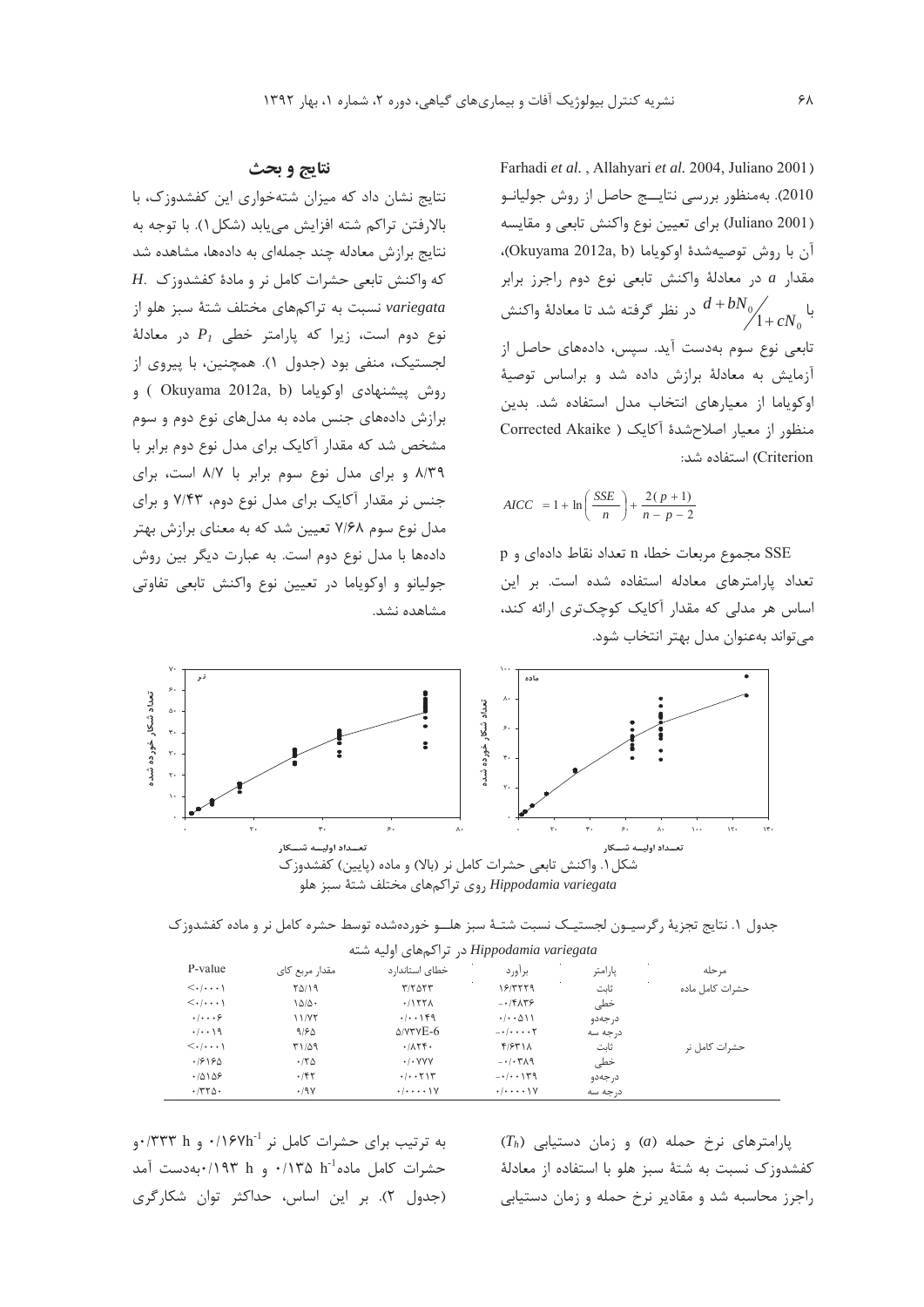معنیداری در میزان نرخ حمله وجود ندارد، اما تفاوت معنـــیداری در زمـــان دستیابـــی آنها مشاهده شـــد (جدول ۲). بهدستآمده براساس دادههای گردآوریشده در مدت ۲۴ ساعت، ۱۲۴/۰۳ شته برای حشرات کامل ماده و ۷۱/۸۷ شته برای حشرات کامل نر محاسبه شد. با مقایسهٔ حشرات کامل نر و ماده مشاهده شد که تفاوت

جدول ۲. مقادیر برآوردشده با مدل راجرز و معادلهٔ ترکیبی برای پارامترهای واکنــش تابعی حشرات کامل نر و ماده روی شتهٔ سبز هلو *Hippodamia variegata* 

| محدودة اطمينان ۹۵ درصد        |                             | خطای استاندار د                | براورد   | پارامتر     |
|-------------------------------|-----------------------------|--------------------------------|----------|-------------|
| حد ياپين                      | حد ىالا                     |                                |          |             |
|                               |                             | حشرات كامل ماده                |          |             |
| .11991                        | $\cdot/\cdot$ \ $\uparrow$  | $\cdot$ / $\cdot$ \ Y \        | .11570   | $(h^{-1})a$ |
| .777A9                        | .715A <sub>0</sub>          | .7.77A                         | .7970    | $(h)T_h$    |
|                               |                             | حشرات كامل نر                  |          |             |
| $\cdot$ /۲ $\cdot$ YV         | .1150V                      | .1.7.7                         | .1199Y   | $(h^{-1})a$ |
| .771.9                        | $\cdot$ /٢ $\Lambda$ $\vee$ | .7.54V                         | .7779    | $(h)T_h$    |
|                               |                             | یارامترهای اصلی معادلهٔ ترکیبی |          |             |
| $\cdot/\cdot$ $\cdot$ $\cdot$ | $-1.95$                     | .7.717                         | $-1.5$   | $D_a$       |
| $-1.540$                      | $-17157$                    | $\cdot$ / $\cdot$ ۳۷ $\cdot$   | $-115.5$ | $D_{Th}$    |

**يحث** با توجه به نتايج بهدستآمده مشاهده شد واكنش تابعي حشرات كامل كفشدوزك H. variegata نسبت به شتهٔ سبز هلو از نوع دوم است که این نوع واکنش برای کفشدوزکها بیشتر گزارش شده است. در بسیاری از پژوهشهـــای انجامشـــده واکنش تابعـــی کفشـــدوزک -33 33- ea- &33I3394- \$ *H. variegate* Farhadi et, Jafari and Goldasteh 2009)Aphisfabae ElHag and ) *Brevicoryne brassica* (al. 2010 Fan and Zhao )A. *goosypii*Glover و Fan and Zhao Madadi *et al*. 2011, 1988) از نوع دوم گزارش شد. واكنش تابعي افراد مادة كفشدوزك *H. variegata* در  $\emph{Brach}$ yc*audus helichrysi* Kaltenbach تغذيه از شتهٔ در شرایط آزمایشگاهی نیز از نوع دوم گزارش شده است (Saleh *et al*. 2010). داوودی دهکردی و همکاران واكنش تابعي افراد مادهٔ كفشدوزك H. variegata را در تراکمهای متفاوت شتهٔ A. gossypii از نوع دوم و میزان  $\cdot$ ۱۹۷ (T<sub>h</sub>) (۰٫۵ ۳ (۰۸۳ و زمان دستیابی را بەدىست آوردند ( Davoodi Dehkordi and Sahragard N.- 2013

فرهادی و همکاران (Farhadi *et al*. 2010)، واکنش تابعی کفشدوزک *Hippodamia variegata ر*ا روی شتهٔ سیاه باقلا بررسی کردند و نشان دادند که نوع واکنش تابعي در تمام مراحل نموي حشره (لارو سن ١، لارو سن ۲، لارو سن ۳، لارو سن ۴، نر، و ماده) از نوع دوم است.

أنها با مقايسهٔ نرخ حمله و زمان دستيابي حشرات نر و ماده نشان دادند که زمان دستیابی در حشرات نر به شکل معنیداری بیشتر از مادهها است. در این پژوهش نیز نشان داده شد که زمان دستیابی نرها به شکل معنىدارى بيشتر از مادهها است.

با مقایسهٔ برآوردهای بهدستآمده در این پژوهش با برآوردهای فرهادی و همکاران، مشاهده شد که میزان نرخ حملهٔ حشرات كامل ماده روى شتهٔ سياه باقلا (۰/۰۹۳) کمتر از میزان نرخ حمله آن روی شتهٔ سبز هلو (۱۳۵۳) است، اما زمان دستیابی حشرات کامل ماده کفشدوزک در تحقیق فرهادی و همکاران (۰/۴۱۰) بیشتر از مقدار بهدستآمده در این پژوهش (۱۹۳۰) است. همچنین، برای حشرات کامل نر میزان نرخ حملهٔ این کفشدوزک نسبت به شتهٔ سیاه باقلا (۰/۱۵۸۹) و شتهٔ سبز هلو (۰/۱۶۶۷) تقریبا مشابه بود، اما مقدار زمان دستیابی در شتهٔ سیاه باقلا (۱/۱۹۴) بیشتر از شتهٔ سبز هلو (۱۳۳۳) بهدست آمد.

براساس نتايج اين پژوهش مىتوان توقع داشت كه مادهها نسبت به نرها نقش بیشتری در مهار جمعیت این آفت داشته باشند. به عبارت دیگر، میتوان پیشگویی کرد که توان شکارگری کلی حشرات ماده بیشتر از نرها خواهد بود. هرچند این پیشگویی براساس یک رابطهٔ کوتاه مدت ۲۴ ساعته بین شکار ـ شکار گر است، ساخت جدول شکارگری این حشره تأییدکنندهٔ پیشگویی بوده <sub>است</sub> (حسنخانی و همکاران، اطلاعات منتشرنشده).